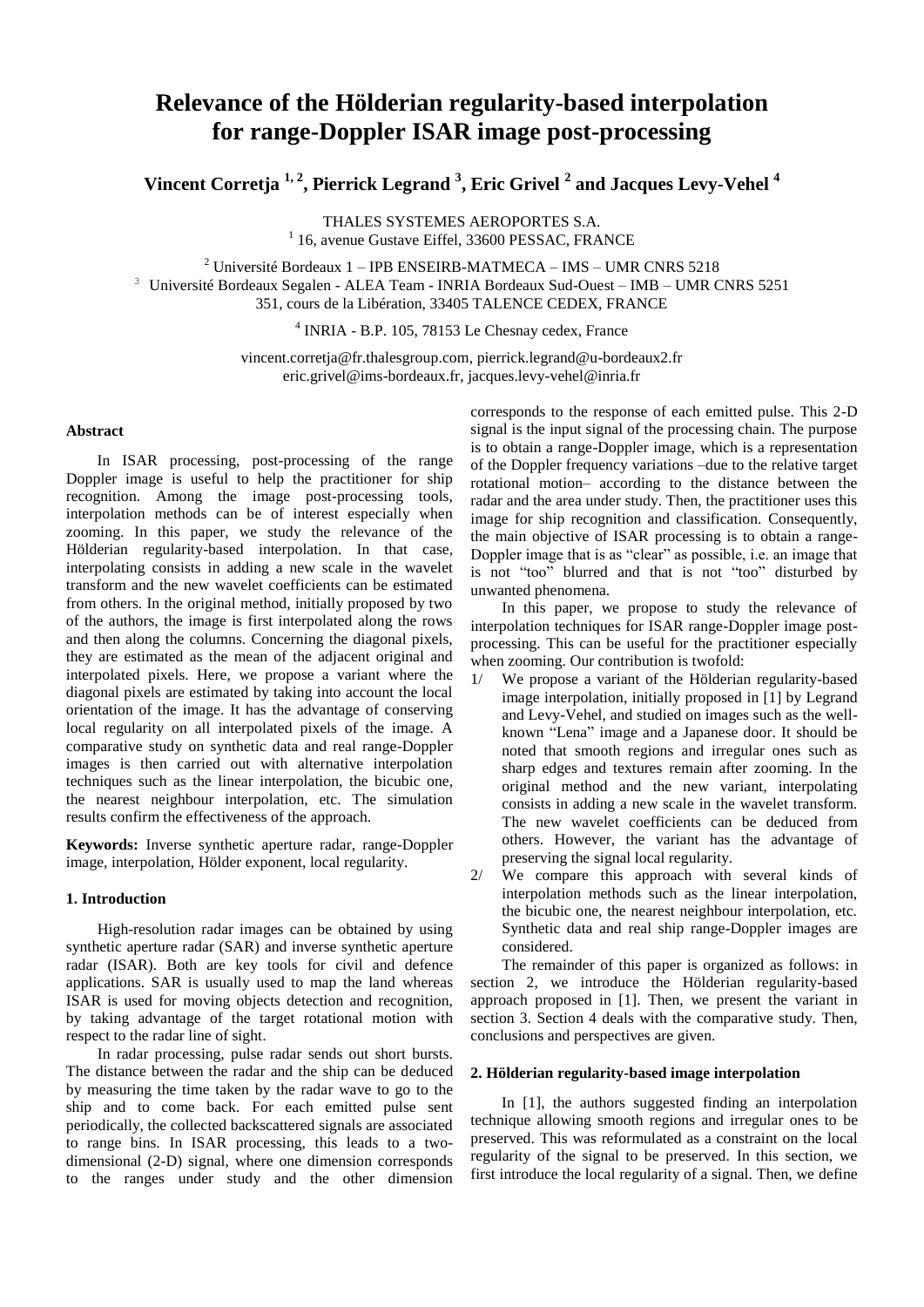the Hölder exponent is and how to estimate it by using the wavelet transform. Then, the Hölderian regularity-based interpolation initially proposed in [\[2\]](#page-3-1) is briefly recalled.

#### **2.1. Local regularity and Hölder exponent**

The local regularity notion is a generalization of function regularity (i.e. continuity and derivability) with non-entire values. If the signal  $f$  is continuous in  $t_0$ , the local regularity in  $t_0$  is equal or higher than 0. In addition, if the signal  $f$  is derivable in  $t_0$ , the local regularity in  $t_0$  is equal or higher than 1. Therefore, a large local regularity corresponds to a "smooth" signal, whereas a small local regularity leads to an "irregular" signal.

Let us introduce the Hölder exponent  $\alpha$  in  $t_0$  that can characterize the local regularity. In the following, we will say that " $f \in C^{\varepsilon}(t_0)$ ", with  $\varepsilon > 0$ , if one can find constants  $C > 0$ ,  $\delta > 0$  and a polynomial P, the degree of which is lower than  $n$ , such as:

if 
$$
|t - t_0| \le \delta
$$
, then  $|f(t) - P(t - t_0)| \le C|t - t_0|^n$  (1)

The above property is verified for a continuum of  $\varepsilon$ . Then, the Hölder exponent  $\alpha$  of the function  $f$  in  $t_0$  is defined as the supremum value of  $\varepsilon$  satisfying the above property [\(1\):](#page-1-0)

$$
\alpha = \sup_{\varepsilon} \Bigl( f \in C^{\varepsilon}(t_0) \Bigr) \tag{2}
$$

Then, the Hölder exponent is the maximal local regularity of the function  $f$  in  $t_0$ .

### **2.2. Local Regularity and wavelet coefficients** [\[2\]](#page-3-1)

Let f denote the input signal of length N and let  $c_{m,n}$ be its wavelet coefficients, where *m* corresponds to the scale and *n* to the time.

If  $f$  is a uniform Hölderian signal<sup>1</sup>, then a constant  $c > 0$  exists so that the wavelet coefficients satisfy [\[3\]](#page-3-2):

$$
\forall (m, n) \in \mathbb{Z}^2,
$$
  

$$
|c_{m,n}| \le c2^{-m\left(\alpha + \frac{1}{2}\right)} \left(1 + \left|2^{l} t_0 - n\right|\right)^{\alpha}
$$
 (3)

'

 $\frac{1}{2}$ 

Reciprocally, for any  $\alpha' < \alpha$ :

if 
$$
\forall (m,n) \in \mathbb{Z}^2
$$
, we have  $|c_{m,n}| \le c2^{-m\left(\alpha + \frac{1}{2}\right)}\left(1 + |2^m t_0 - n|\right)^{\alpha}$ 

Then, the Hölder exponent of the function  $f$  in  $t_0$  is  $\alpha$ .

According to equ. [\(3\),](#page-1-1) the wavelet-coefficient absolute values in the cone of influence  $2$  are bounded by a term which depends on the Hölderian exponent.

If we restraint to the wavelet coefficients in the cone of influence (see Fig [2\)](#page-2-0), then these coefficients are supposed to

be nearly equal to  $\left(\log_2(N)-m+1\right)\left(\alpha+\frac{1}{2}\right)$  $\left(\alpha+\frac{1}{2}\right)$  $-(\log_2(N)-m+1)(\alpha+\frac{1}{2})$  $(\log_2(N)-m+1)/\alpha+\frac{1}{2}$ 2 *N*) $-m+1$  $\alpha$ . Consequently, one has:

$$
\log_2 \Big| c_{m,n(m,t_0)} \Big| = -\big(\log_2(N) - m + 1\big) \Big( \alpha + \frac{1}{2} \Big) \tag{4}
$$

Under this assumption, the Hölder exponent can be estimated by searching the slope *s* of the regression line of  $\left\{ \log_2 |c_{m,n}|\right\}_{m=1,\dots,\log_2(N), n=1,\dots N\times 2^{-m}}$  according to the scale  $\left\{ (\log_2(N) - m + 1) \right\}_{m=1,\dots,\log_2(N)}$ 



<span id="page-1-2"></span><span id="page-1-0"></span>

#### **2.3. Signal interpolation method**

Given sections 2.1 and 2.2., the interpolation method initially proposed in [\[1\]](#page-3-0) operates into four steps:

- 1/ A wavelet transform of the signal, which has to be interpolated, is done.
- 2/ According to the sub-section 2.2, the signal local regularity in  $t_0$  is estimated by searching the slope s of the regression line of  $\left\langle \log_2 \left| c_{m,n(m,t_0)} \right| \right\}_{m \text{ and } n \text{ in the concept influence in } t_0$ versus the scale  $\{(\log_2(N)-m+1)\}_{m=1,\cdots,\log_2(N)}$ . This regression slope provides local-regularity information. See Fig. [1.](#page-1-2)
- <span id="page-1-1"></span>3/ A new wavelet coefficient (denoted by a cross  $*$  on Fig. [1\)](#page-1-2) is introduced such as the logarithm of the absolute values of this wavelet coefficient is on the regression line.
- 4/ The interpolated signal is reconstructed by making an inverse wavelet transform.

These steps are repeated  $\frac{1}{2}$  $\frac{N}{2}$  times as shown in Fig. [2.](#page-2-0)

If  $\psi$  has a compact support, the cone of influence of  $t_0$  in the timescale plane is defined in as the set of points  $(a,b)$  such as  $t_0$  is included in the support of  $\psi_{a,b}(t) = \frac{1}{\sqrt{a}} \psi\left(\frac{t}{a}\right)$  $\left(\frac{t-b}{a}\right)$  $=\frac{1}{\sqrt{a}}\psi\left(\frac{t-a}{a}\right)$  $t - b$  $\psi_{a,b}(t) = \frac{1}{\sqrt{a}} \psi\left(\frac{t-b}{a}\right).$ If  $\psi$  has a compact support equal to  $[-K, K]$ , the support of  $\int t -$ 

 $\overline{\phantom{a}}$  $\left(\frac{t-b}{a}\right)$ *a*  $\psi\left(\frac{t-b}{t}\right)$  is equal to  $\left[b - Ka, b + Ka\right]$ , and the cone of influence of  $t_0$ is defined by :  $|b - t_0| \le Ks$ .

<sup>|&</sup>lt;br>|<br>| f is a uniform Hölderian signal if one can find constant  $\varepsilon > 0$ , such

as  $f \in C^{\mathcal{E}}(\mathbf{R})$ , where **R** denotes the set of the real numbers. (whereas *Z* refers to the set of the integer numbers).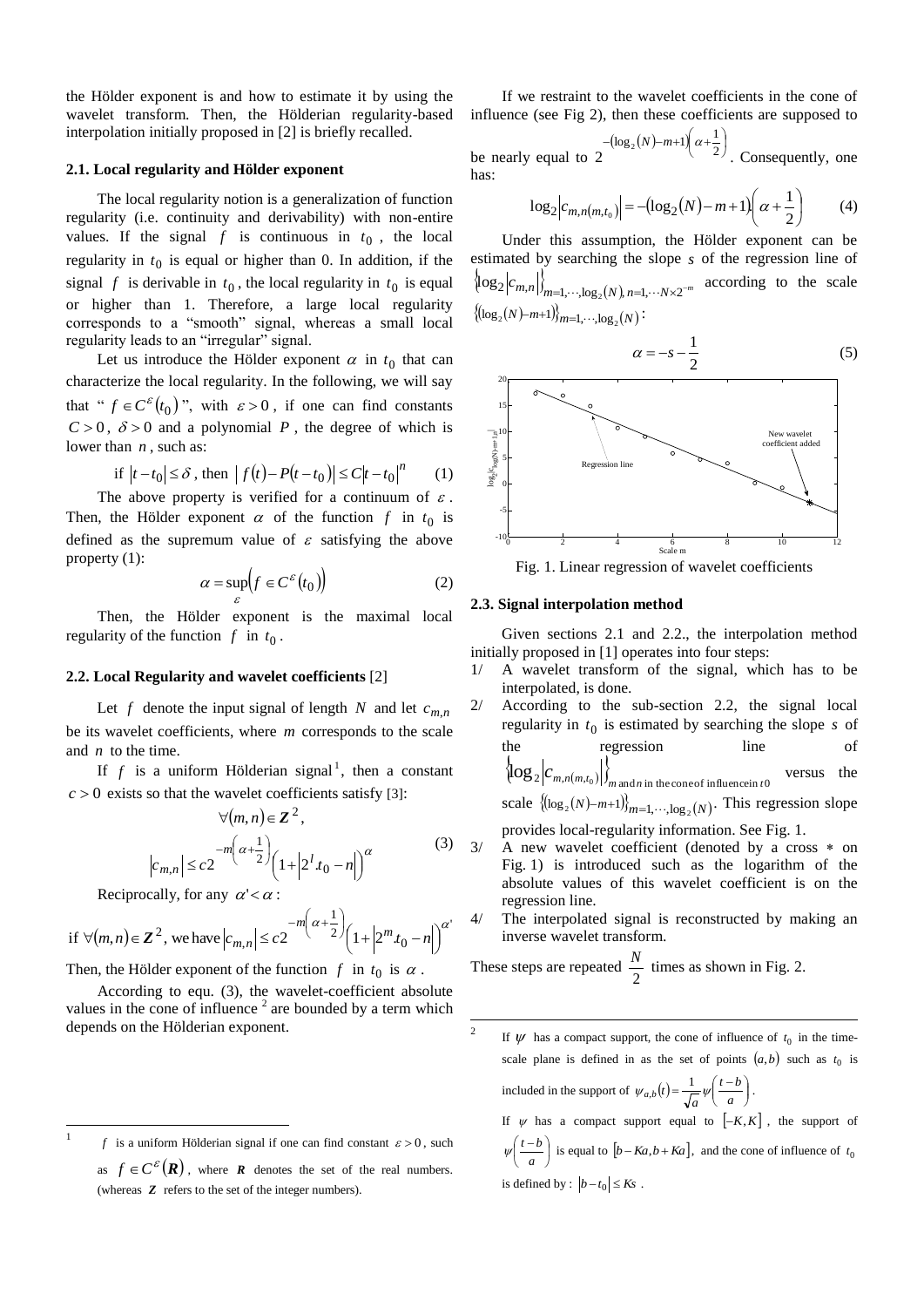

<span id="page-2-0"></span>Fig. 2. Interpolation principle based on the dyadic grid

It should be noted that this method can be repeated to interpolate as many times as the user wants.

However, only the absolute value of the new wavelet coefficient is obtained and the coefficient sign is unknown. In [\[2\]](#page-3-1), the authors suggest choosing the opposite of the sign of the previous-scale wavelet coefficient.

This method allows the interpolated signal regularity and the reconstruction error to be taken into account. Both properties have practical importance: the regularity determines added-information visual appearance (i.e. the high frequencies content) whereas the interpolation convergence means that the added information is not "very" different from the reality.

#### **2.4. Image interpolation method**

To interpolate an image, the extension of the above method to the 2D case cannot be considered because diagonal interpolation would use pixels which are not near to the pixel of interest.

Therefore, an alternative consists in using the method presented in section 2.3 to first interpolate the rows and then deduce the columns of the image. Nevertheless, the 1-D interpolation method is not used for diagonal interpolation. In [\[2\],](#page-3-1) these diagonal points are calculated as the mean of the adjacent original and interpolated points. See Fig. [3.](#page-2-1) In addition, the Haar wavelet is used to obtain the same result for the signals  $\{z(n)\}_{n=1,\dots,N}$  and  $\{z(N-n+1)\}_{n=1,\dots,N}$ . Thus,

when dealing with a row or a column of pixel in an image, our purpose is to obtain the same interpolation when the image is flipped horizontally or/and vertically.



<span id="page-2-1"></span>Fig. 3. Image interpolation method

## **3. Hölderian regularity-based image interpolation variant**

The drawback of the above image interpolation method is that the diagonal-point interpolation does not conserve the Hölderian regularity. Consequently, we propose a new approach to interpolate the diagonal points. It is based on the estimation of the local orientation, with a tensor structure [\[4\]](#page-3-3) for instance.

For each diagonal point, the four adjacent points of the original image are considered. See Fig. [4.](#page-2-2) Then, the gradient field is calculated on these four points:

$$
\overrightarrow{\nabla I}(i) = (G_x(i), G_y(i))^T \qquad i = 1, \cdots, 4
$$
 (6)

where the upperscript  $T$  denotes the transpose and  $G_x$  (resp.  $G_y$ ) is the gradient according to the *x*-axis (resp. *y*-axis).

The  $2\times 2$  covariance matrix of the gradient C is defined:

$$
C = \begin{bmatrix} \sum_{i=1}^{4} G_x(i)^2 & \sum_{i=1}^{4} G_x(i)G_y(i) \\ \sum_{i=1}^{4} G_x(i)G_y(i) & \sum_{i=1}^{4} G_y(i)^2 \end{bmatrix}
$$
(7)

At that stage, a principal component analysis on *C* provides the orientation  $\theta$  defined by the eigenvector associated to the predominant eigenvalue. This orientation is used to determine the diagonal-point interpolation.

The diagonal-point can be interpolated as follows (see Fig. [4\)](#page-2-2):

- 1/ after the interpolation along the rows and the columns, a new interpolation can be done on the interpolated pixels. It provides a first interpolated diagonal pixel (represented by a cross  $\mathbb{R}$  on the Fig. [4\)](#page-2-2) if one uses the interpolated row pixels or another interpolation (represented by a circle  $\Box$  on the Fig. [4\)](#page-2-2) if one uses the interpolated column pixels.
- 2/ A weighted average of both values is computed to obtain the value of diagonal point. Note that the weights depend on the orientation  $\theta$ .



<span id="page-2-2"></span>Fig. 4. Diagonal point estimation in the original method [\[2\]](#page-3-1) (Fig. 4a) and the variant (Fig.4b)